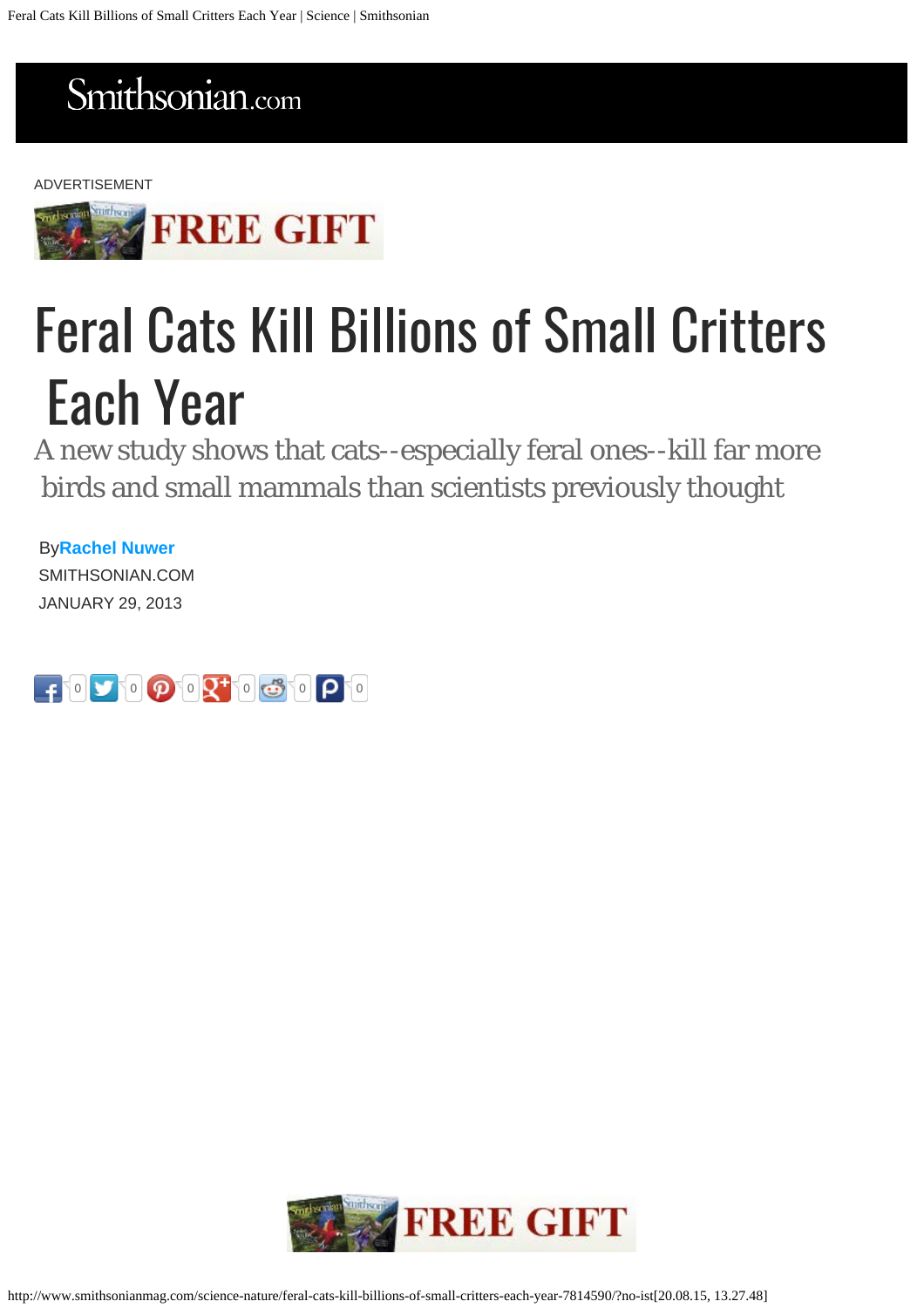

There are so many ways for a little bird or squirrel to die these days–they can be squished by cars, splattered into buildings, run over by bulldozers, poisoned or even shot. But if you have ever had to clean up a mangled "present" left on your doorstep by a kitty, you'll know that [little creatures can also](http://blogs.smithsonianmag.com/science/2011/03/a-birds-vs-cats-blog-showdown/)  [be killed by pets](http://blogs.smithsonianmag.com/science/2011/03/a-birds-vs-cats-blog-showdown/).

Cats in particular have earned a nasty reputation for themselves as blood thirsty killers of wildlife. They have been named among the [top 100 worst invasive species \(PDF\)](http://www.issg.org/database/species/reference_files/100English.pdf) in the world. Cats have also earned credit for countless island extinctions. Arriving onto the virgin specks of land alongside sailors, the naive native fauna didn't stand a chance against these clever, efficient killers. All said, [cats claim 14 percent](http://onlinelibrary.wiley.com/doi/10.1111/j.1365-2486.2011.02464.x/abstract) of modern bird, amphibian and mammal island extinctions. But what about the mainland?

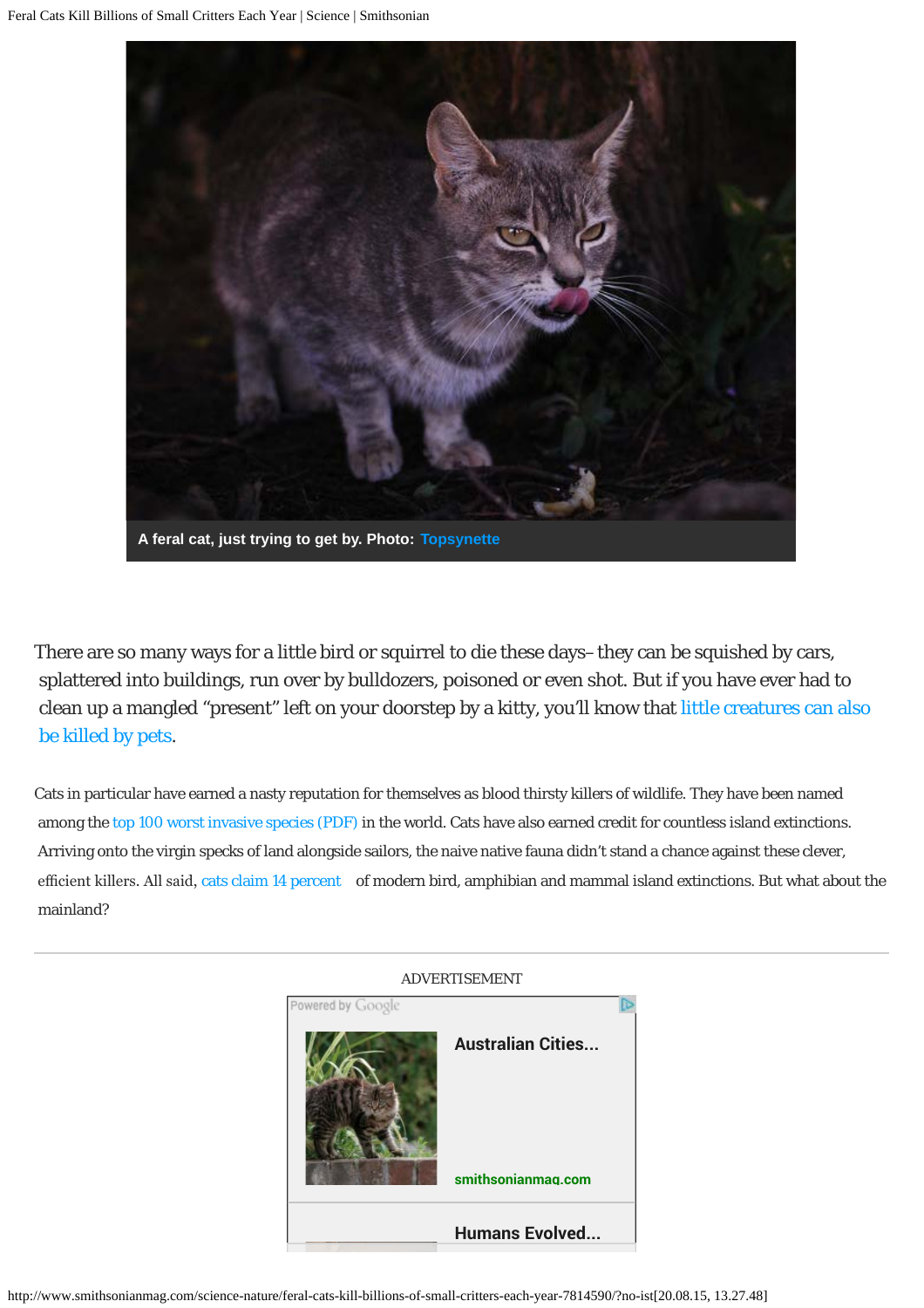A recent study aimed to find out just that. Now the stats are in, and it's much worse than we thought. But before bird lovers rush to declaw pets, the study's scientists also found that feral cats and strays–not house cats–are responsible for the majority of the killings.

To arrive at the new findings, researchers from the Smithsonian's Migratory Bird Center and the U.S. Fish and Wildlife Center assembled a systematic review of every U.S.-based cat predation study known in the scientific literature (excluding Hawaii and Alaska). Based on figures the authors verified as scientifically rigorous, they statistically quantified the total bird and small mammal mortality estimate caused by cats, further breaking the categories down into domestic versus unowned cats, that latter of which the authors define as barnyard kitties, strays that receive food from kind humans and cats that are completely wild.

Their results paint a grim picture for wildlife. In [a paper published today](http://dx.doi.org/10.1038/ncomms2380) in *Nature Communications*, they write that between 1.4 to 3.7 billion birds lose their lives to cats each year in the United States. Around 33 percent of the birds killed are non-native species (read: unwelcome). Even more startlingly, between 6.9 to 20.7 billion small mammals succumb to the predators. In urban areas, most of the mammals were pesky rats and mice, though rabbit, squirrel, shrew and vole carcasses turned up in rural and suburban locations. Just under 70 percent of those deaths, the authors calculate, occur at the paws of unowned cats, a number about three times the amount domesticated kitties slay.

Cats may also be impacting reptile and amphibian populations, although calculating those figures remains difficult due to a lack of studies. Based upon data taken from Europe, Australia and New Zealand and extrapolated to fit the United States, the authors think that between 258 to 822 million reptiles and 95 to 299 million amphibians may die by cat each year nationwide, although additional research would be needed to verify those extrapolations.

These estimates, especially for birds, far exceed any previous figures for cat killings, they write, and also exceed all other direct sources of anthropogenic bird deaths, such as cars, buildings and [communication tower](http://blogs.smithsonianmag.com/science/2013/01/communication-towers-are-death-traps-for-threatened-bird-species/)s[.](http://blogs.smithsonianmag.com/science/2013/01/communication-towers-are-death-traps-for-threatened-bird-species/)

The authors conclude:

*The magnitude of wildlife mortality caused by cats that we report here all prior estimates. Available evidence suggests that mortality from cat j likely tosubstantial in all parts of the world where free-ranging cats occur.* 

*Our estimates should alert policy makers and the general public about th magnitude of wildlife mortality caused by free-ranging cats.*

*Although our results suggest that owned cats have relatively less impact owned cats, owned cats still cause substantial wildlife mortality; simple solutions*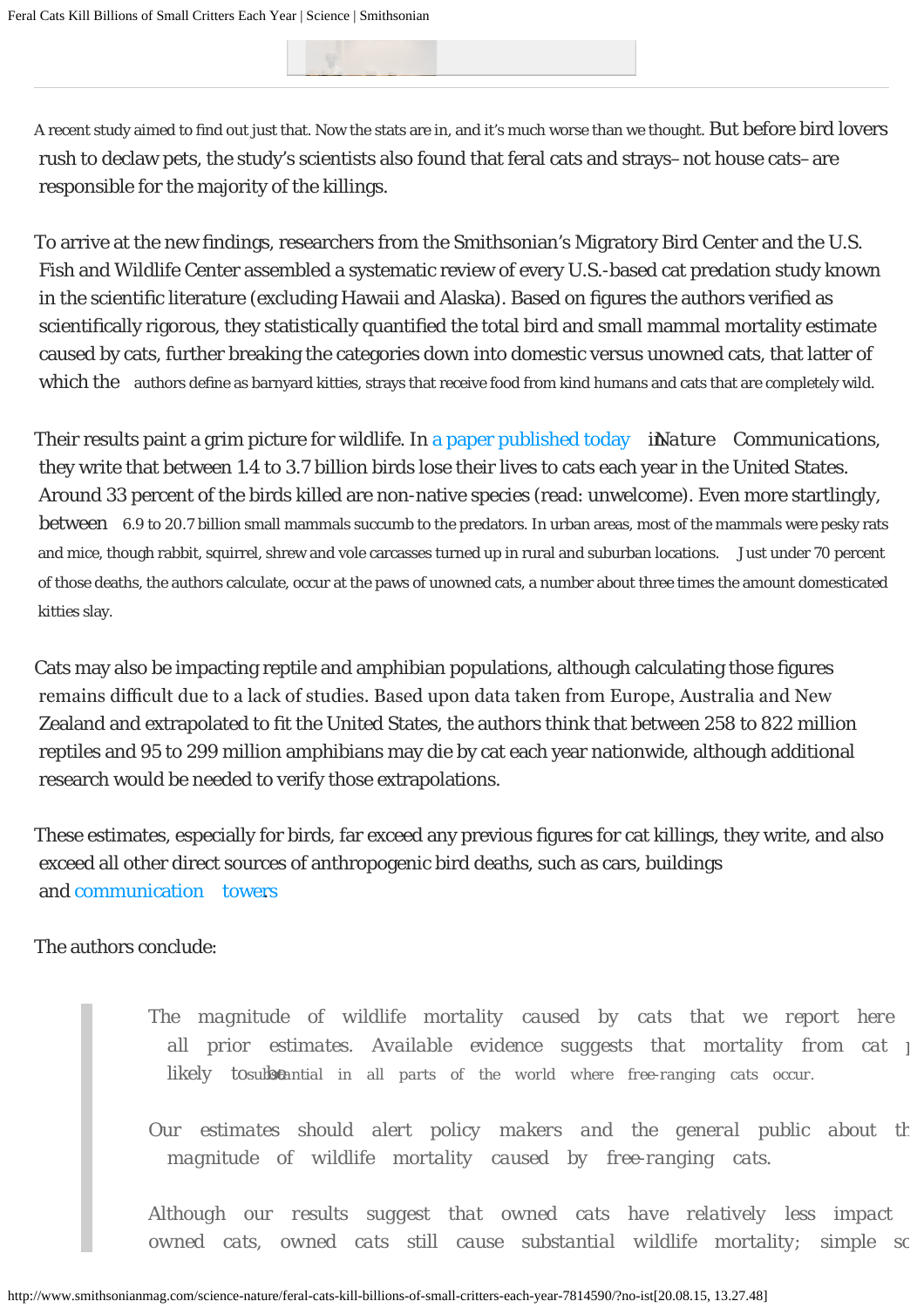*reduce mortality caused by pets, such as limiting or preventing outdoor access, should be pursued.*

The authors write that trap-neuter/spay-return programs–or those in which feral cats are caught, "fixed," and released back into the wild unharmed–are undertaken throughout North American and are carried out largely without consideration towards to native animals and without widespread public knowledge. While cat lovers claim that these methods reduce wildlife mortality by humanely limiting the growth of feral colonies, the authors point out that the scientific literature [does not support](http://www.ncbi.nlm.nih.gov/pubmed/19245489)  [this assumption](http://www.ncbi.nlm.nih.gov/pubmed/19245489). Therefore, such colonies should be a "wildlife management priority," they write. They don't come out and say it but the implication is that feral cat colonies should be exterminated.

But feral cats, some animal rights advocates argue, are simply trying to [eke out a living](http://www.humanesociety.org/issues/feral_cats/qa/feral_cat_FAQs.html#Would_it_be_better_if_feral_cats_were_eu) in a tough, unloving world. As the [Humane Society explains](http://www.humanesociety.org/issues/feral_cats/qa/feral_cat_FAQs.html#Why_doesnt_simply_removing_feral_cats_fr), simply removing the cats may not be the most efficient means of solving the problem because cats that are inevitably left behind repopulate the colony, surrounding colonies may move in to replace the old and "the ongoing abandonment of unaltered pet cats…can also repopulate a vacated territory." [Feral cats](http://www.humanesociety.org/issues/feral_cats/qa/feral_cat_FAQs.html#Why_are_there_feral_cats_Where_do_they_c), after all, are the "ofspring of lost or abandoned pet cats or other feral cats who are not spayed or neutered." The ageting irresponsible humans may provide a diferent solution, although spay/neuter laws [are controversial](http://www.nbcnews.com/id/24597888/ns/health-pet_health/t/pet-sterilization-laws-raise-health-concerns/#.UQgCqYWQ2Hk).

In Washington D.C. alone, for example, there are more than 300 known feral cat colonies. Wildlife are victims of this problem, but feral cats are too as [conditions for survival are tough.](http://blogs.smithsonianmag.com/science/2011/05/the-secret-lives-of-feral-cats/) And as with so many other environmental banes, the root of the problem neatly traces back to a single source: humans. As the authors write in their paper, feral cats are the single greatest source of anthropogenic (human-driven) mortality for U.S. birds and mammals.

Incidentally, the Humane Society will host [World Spay Day](https://spaydayportal.humanesociety.org/aboutworldspayday/whatisworldspayday/) on February 2[6. Find an event](https://spaydayportal.humanesociety.org/sd_findEvent_US.aspx) for your furry friend to attend, or even [host a spaying party yourself.](https://spaydayportal.humanesociety.org/sd_Organizers.aspx?location=US&type=new)

## Like this article? SIGN UP for our newsletter





**[PREVIOUS](http://www.smithsonianmag.com/science-nature/coming-out-of-the-closet-may-be-good-for-your-health-7400182/)  [ARTICLE](http://www.smithsonianmag.com/science-nature/coming-out-of-the-closet-may-be-good-for-your-health-7400182/)**

**[Coming Out of the](http://www.smithsonianmag.com/science-nature/coming-out-of-the-closet-may-be-good-for-your-health-7400182/)  [Closet May Be Good](http://www.smithsonianmag.com/science-nature/coming-out-of-the-closet-may-be-good-for-your-health-7400182/)  [For Your Health](http://www.smithsonianmag.com/science-nature/coming-out-of-the-closet-may-be-good-for-your-health-7400182/)**

**[NEXT ARTICLE](http://www.smithsonianmag.com/science-nature/beatboxing-as-seen-through-scientific-images-8558817/) [Beatboxing, as Seen](http://www.smithsonianmag.com/science-nature/beatboxing-as-seen-through-scientific-images-8558817/)  [Through Scientific](http://www.smithsonianmag.com/science-nature/beatboxing-as-seen-through-scientific-images-8558817/)  [Images](http://www.smithsonianmag.com/science-nature/beatboxing-as-seen-through-scientific-images-8558817/)**

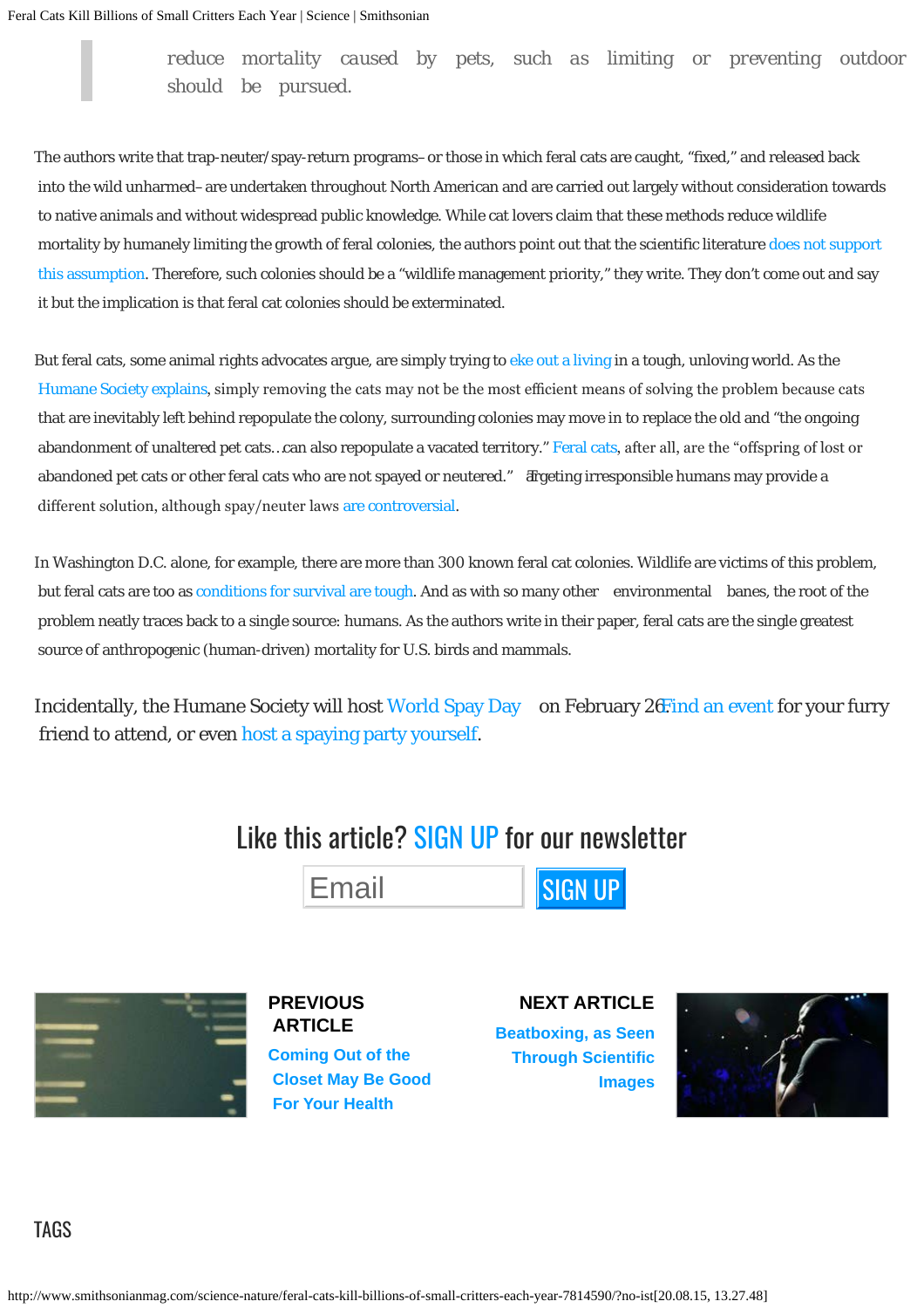#### [Birds](http://www.smithsonianmag.com/tag/birds/) [Mammals](http://www.smithsonianmag.com/tag/mammals/)





Rachel Nuwer writes for Smart News and is a contributing writer in science for Smithsonian.com. She is a freelance science writer based in Brooklyn.

[Read more from this author](http://www.smithsonianmag.com/author/rachel-nuwer/) | [Follow @RachelNuwer](https://twitter.com/RachelNuwer)

ADVERTISEMENT

### **From Around the Web**



[This Harvard scientist is coding an](http://steamregister.com/this-harvard-scientist-is-coding-an-entire-movie-onto-dna-rpb/)  [entire movie onto…](http://steamregister.com/this-harvard-scientist-is-coding-an-entire-movie-onto-dna-rpb/) [STEAM Register](http://steamregister.com/this-harvard-scientist-is-coding-an-entire-movie-onto-dna-rpb/)



[Here Comes the Solar Flare Event We](http://www.ozy.com/flashback/stars-behaving-badly/6341?utm_source=Outbrain&utm_medium=CPC&utm_campaign=INTL%20-%20All%20Clicks%20ALL%20Devices)  [All Fear](http://www.ozy.com/flashback/stars-behaving-badly/6341?utm_source=Outbrain&utm_medium=CPC&utm_campaign=INTL%20-%20All%20Clicks%20ALL%20Devices) **[OZY](http://www.ozy.com/flashback/stars-behaving-badly/6341?utm_source=Outbrain&utm_medium=CPC&utm_campaign=INTL%20-%20All%20Clicks%20ALL%20Devices)** 



[Paradise Lost? Solar Power vs. the](http://www.ozy.com/fast-forward/the-great-electric-grid-war/39826?utm_source=Outbrain&utm_medium=CPC&utm_campaign=INTL%20-%20All%20Clicks%20ALL%20Devices)  [Grid in Hawaii](http://www.ozy.com/fast-forward/the-great-electric-grid-war/39826?utm_source=Outbrain&utm_medium=CPC&utm_campaign=INTL%20-%20All%20Clicks%20ALL%20Devices) **[OZY](http://www.ozy.com/fast-forward/the-great-electric-grid-war/39826?utm_source=Outbrain&utm_medium=CPC&utm_campaign=INTL%20-%20All%20Clicks%20ALL%20Devices)** 



[Bones of 5,000-year-old Stone Age](http://www.irishcentral.com/roots/history/Bones-of-5000-year-old-Stone-Age-child-and-adult-found-in-Irish-cave.html)  [child and adult…](http://www.irishcentral.com/roots/history/Bones-of-5000-year-old-Stone-Age-child-and-adult-found-in-Irish-cave.html) **[IrishCentral](http://www.irishcentral.com/roots/history/Bones-of-5000-year-old-Stone-Age-child-and-adult-found-in-Irish-cave.html)** 



[Archaeologists find 2,600-year-old](http://www.irishcentral.com/news/archaeologists-find-2600-year-old-celtic-princess-buried-in-germany-121434514-237385991.html)  [Celtic Princess in…](http://www.irishcentral.com/news/archaeologists-find-2600-year-old-celtic-princess-buried-in-germany-121434514-237385991.html) [IrishCentral](http://www.irishcentral.com/news/archaeologists-find-2600-year-old-celtic-princess-buried-in-germany-121434514-237385991.html)



[Europe's 7 Most Powerful Armies](http://popcornews.com/the-7-strongest-armies-in-all-of-europe/?utm_source=Outbrain&utm_medium=CPC&utm_campaign=OOB_7StrongestArmiesEurope_Balkan) [Popcornews](http://popcornews.com/the-7-strongest-armies-in-all-of-europe/?utm_source=Outbrain&utm_medium=CPC&utm_campaign=OOB_7StrongestArmiesEurope_Balkan)

[Recommended by](#page-0-0) **Quitbrain** 

## **COMMENT ON THIS STORY**